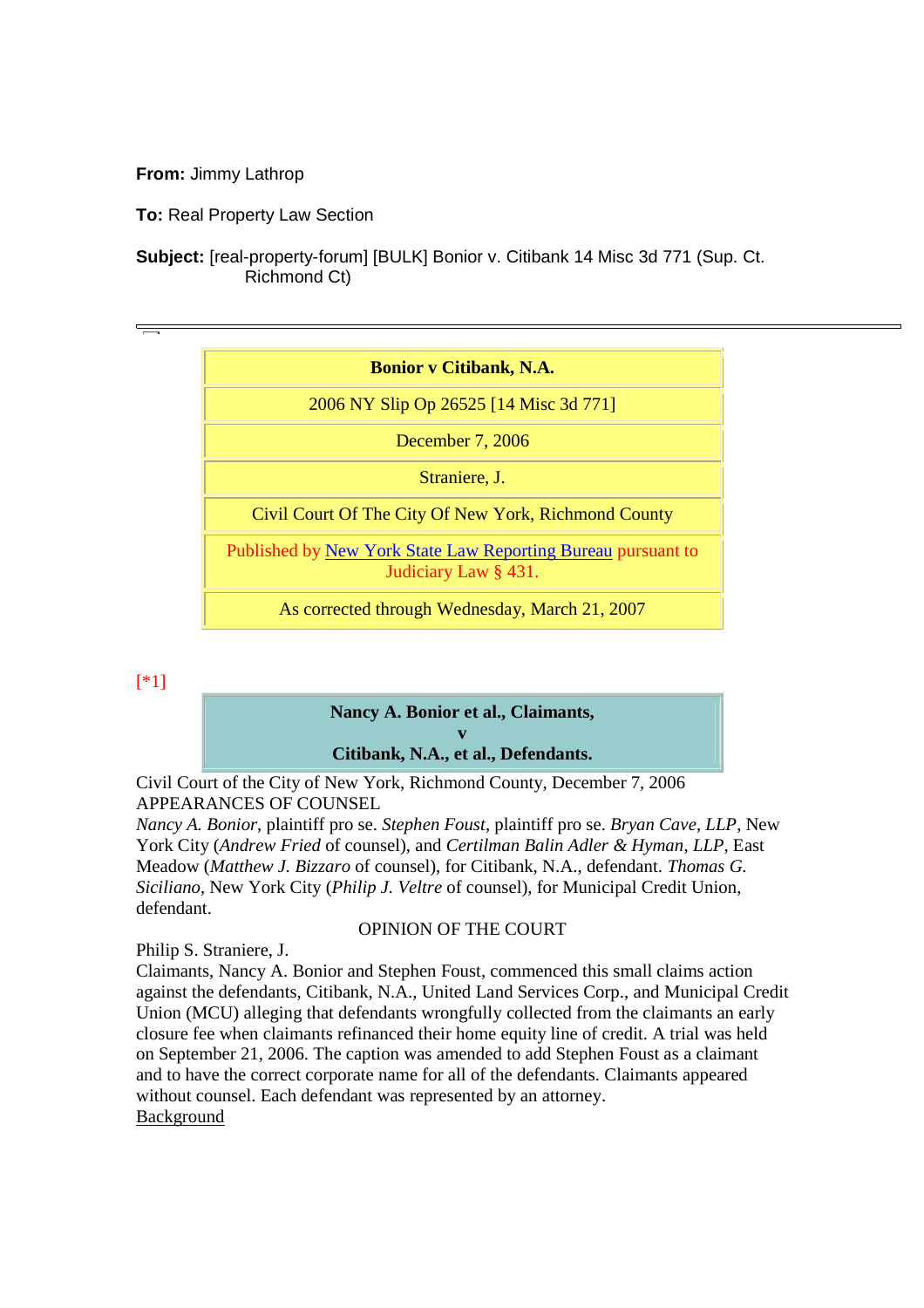Claimants are the owners of the premises 123 St. Marks Place, Staten Island, New York. On October 18, 2005, they attended a home equity line of credit loan closing at a branch of defendant Citibank. The loan was secured by a mortgage on 123 St. Marks Place. Defendant United provided a person at the closing to take signatures and notarize documents. No persons other than the claimants, without counsel, and the representative of United, who was not an attorney, attended the closing. The greatest part of the proceeds from the Citibank loan was to be used to satisfy an existing home equity line of credit loan the claimants had with defendant MCU. The claimants' current home equity line of credit was issued by MCU on August 20, 2004 and was secured by a mortgage on 123 St. Marks Place. The documents from that closing showed a prior mortgage with MCU dated July 10, 2002 in the amount of \$130,000 which had been recorded with the Richmond County Clerk on September 5, 2002. Although the July 2002 mortgage was designated as a superior lien to the 2004 loan, the testimony was that the 2002 mortgage loan was satisfied at the August 20, 2004 MCU closing. [\*2]

A home equity line of credit is a loan secured by a mortgage on the borrower's property that allows the borrower to draw down money up to a certain maximum amount. Some loans have a fixed rate of interest while others have an interest rate that fluctuates tied to a specific financial index. The parties agree that the claimants' 2004 loan with MCU had an adjustable interest rate. One of the motivations for the claimants to refinance the loan was that the Citibank home equity line of credit was at a fixed rate so that the claimants would save money each month on their payments because the MCU loan rate at that time was fluctuating upward.

A condition of the Citibank loan was that the MCU mortgage had to be satisfied. On October 7, 2005, MCU issued a letter to the claimants notifying them that as of October 14, 2005, the principal and interest on the home equity line of credit was \$177,814.67. The letter informed the claimants that the per diem interest rate was \$30.12 and that the credit line was not "frozen" so that additional advances might be added into the amount due MCU. In bold capitalized type the letter further advises to "**PLEASE CALL OUR MORTGAGE SERVICING AREA . . . TO VERIFY ALL PAYOFF AMOUNTS.**" Included in the projected total payoff amount was an additional \$5,390 designated as "reimbursement of closing costs." The letter notified the claimants in bold capitalized type that "**A SEPARATE CHECK MUST BE REMITTED FOR**

**REIMBURSEMENT OF CLOSING COSTS.**" The total due and owing as of October 14, 2005 was \$183,204.67.

Submitted as an exhibit by United is a "payoff calculation" sheet. This document took the MCU figure and added 18 days of per diem interest. United directed that a check be issued in the amount of \$183,746.83 which covered all sums due until November 1, 2005. In fact on October 24, 2005, United issued a check drawn on its "settlement account" to MCU in the amount of \$183,746.83. In spite of the fact that the MCU letter required separate checks for the payoff and closing cost reimbursement, United ignored this instruction and improperly issued only one check ostensibly for payment of both items. Claimants are alleging that they were unaware that they had to repay MCU closing costs from the August 2004 transaction. They contend that at the Citibank closing the payoff amount was changed on the Citibank check issuance memorandum from \$183,746.83 to \$177,554 and that they initialed it. The claimants deny changing the amount as does the representative of United who also was present. There is no explanation as to the source of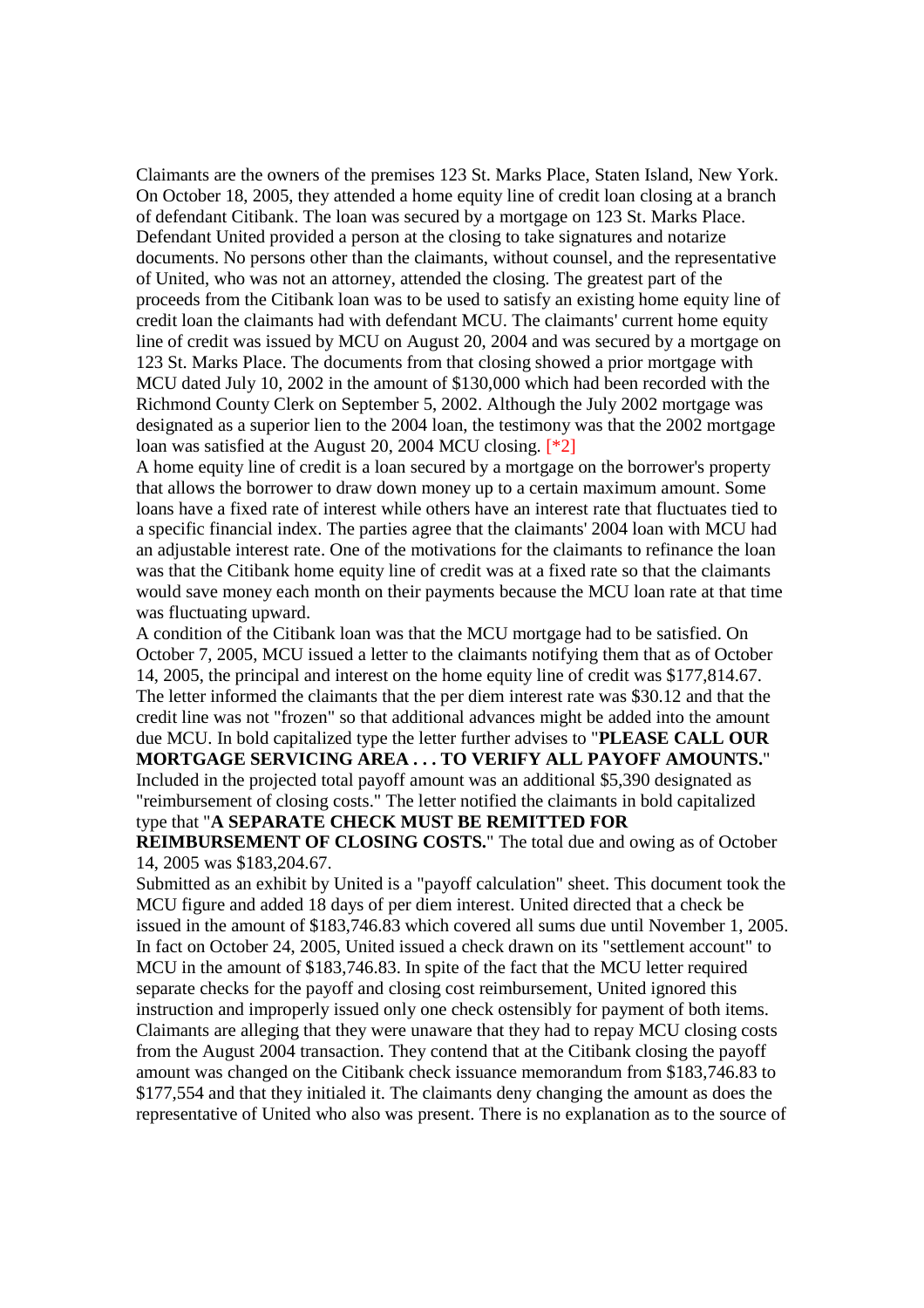the \$177,554 figure since it is less than the amount MCU claims was due for the loan payoff.

The defendants allege that no matter what errors occurred at the closing or what misunderstandings the claimants had about the payoff amount, the claimants had the opportunity to rescind the transaction since they were provided with a "Notice of Right to Cancel" by Citibank. This document informed the claimants as borrowers that they had until midnight October 21, 2005 to cancel this transaction. The claimants did not utilize this right and allowed the transaction to go forward.

#### Observation [\*3]

Apparently someone has taken the advice of Dick the butcher in Shakespeare's Henry VI, part 2 and "kill[ed] all the lawyers."<sup>[FN1]</sup> Nowhere in this transaction does there appear to be the participation of any lawyers. No attorney represented the claimants as borrowers. No attorney represented the lender Citibank. No attorney represented the settlement agent United. No attorney represented the prior lender MCU. The only persons present were the borrowers and a representative of United whose function was to take signatures and collect the documents. At one time a real estate transaction consisted of a deed, a note and a mortgage, took about 15 minutes to complete, and had the participation of an attorney for all parties to the transaction. The last time the court checked, we were still in the city of New York where people do not even verify the score of the Yankees game without consulting counsel, and yet, lawyers have effectively been eliminated from real estate closings involving the refinance of mortgages and secondary loans, including home equity lines of credit. One could conclude therefore that these transactions have no legal implications. That, however, would be far from the truth. The borrowing of money secured by a mortgage is often a complex transaction with serious legal implications for all of the parties involved, especially the borrowers who are pledging their home as security.

An analysis of this transaction will lead to the conclusion that, like the adage "always put everything in writing except those things that you shouldn't put in writing," and its corollary "never put anything in writing except the things that you should put in writing," "you don't need a lawyer for this type of transaction unless of course you need a lawyer," appears to be the new mantra of the mortgage industry as out-of-state lenders attempt to impose the rules of escrow closings on the New York market. In Frank Loesser's "Guys and Dolls" Nathan Detroit advised Big Jule that "you cannot interpolate Chicago dice into a New York crap game." As more and more interstate lenders enter the New York market, it appears consumers here may be playing with Big Jule's "spotless dice." For some inexplicable reason, a myth has been created around the mortgage refinancesecond mortgage industry that borrowers do not need lawyers at these transactions. The industry seems to be content to paraphrase Gold Hat, one of the bandits in the film "The Treasure of the Sierra Madre," who in the current situation might say "Lawyers!? We ain't got no lawyers. We don't need no lawyers! I don't have to show you any stinking lawyers!"**[FN2]** The court cannot conclude that lenders are actively discouraging borrowers from being represented by counsel, but the sheer number of these transactions taking place without lawyers leads to the reasonable conclusion that borrowers are not being encouraged or advised to have representation at the closing. The response that the borrower is voluntarily not retaining counsel and has the three-day right-of-rescission period to have the documents reviewed by an attorney does not correct the attitude and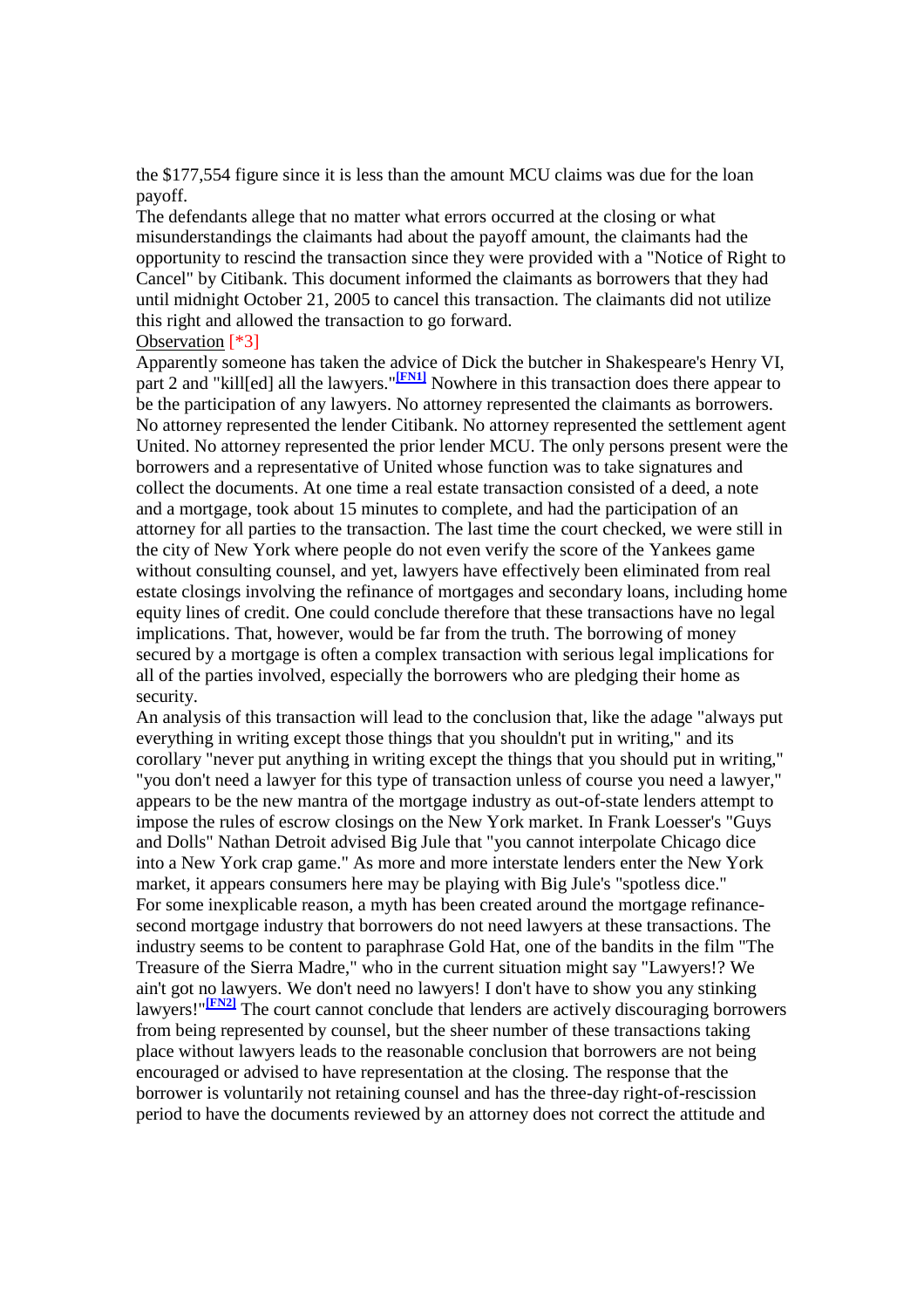unspoken policy that pervades the industry. The experience of the court in litigation similar to this is that borrowers are led to believe by lenders that both home equity line [\*4]of credit loans and refinancing an existing mortgage are relatively simple transactions and that most persons do not retain counsel. The court agrees that generally these are not complicated proceedings, but each piece of real estate is unique and only a trained professional, such as an attorney, can spot potential legal problems that might adversely affect the rights of the borrower or detect errors that need to be corrected immediately to avoid corrective ministerial postclosing activities.

The court will set forth below several "problems" with this closing that might have been remedied by the active participation of legal counsel for the borrowers, as well as for the other participants.

### Legal Issues Presented

#### A. Defendant MCU

Defendant MCU contends that the monies collected at the closing, \$5,390, were for reimbursement of closing costs incurred when the claimants previously borrowed \$185,000 from MCU on August 20, 2004. That loan too was secured by a home equity mortgage on claimants' residence. MCU is relying on paragraphs in two of the agreements the borrowers signed at that closing to justify its collecting the \$5,390 when the credit line was paid off by Citibank in October 2005.

Paragraph 27 of the home equity mortgage document signed by the claimants in August 2004 provides:

### "EARLY CLOSURE FEE."

"If during the first thirty-six (36) months of the Account, the Mortgagors request the Credit Union to close the line of credit or take any other action that results in the release of this Mortgage, or the Credit Union terminates the line of credit as a result of a default by the Mortgagors, the Mortgagors will be required to reimburse the Credit Union for the fees the Credit Union has paid on the Mortgagor's behalf at closing. The amount of these fees will be added to the amount due under the Obligation. The Credit Union will not discharge this Mortgage unless the Mortgagors repay these amounts and all other amounts due under the Obligation."

At the same time the home equity mortgage was executed, the borrowers signed another document entitled "Municipal Credit Union Home Equity Account Obligation." Paragraph 11 of this document is labeled "Early Closure Fee" and provides: "If during the first thirty-six (36) months of your account, you request us to close your Home Equity Account or take any other action that results in a release of the mortgage, or we terminate your line of credit as a result of a default by you, you will be required to reimburse us for the fees that we have paid on your behalf at closing. The amount of these fees will be added to the amount due under this Obligation. We will not discharge [\*5]the mortgage you granted to us unless you repay these amounts and all other amounts due under this Obligation."

An examination of these two documents reveals the mortgage contains the following language: "PREPAYMENT 24. The Mortgagors may prepay all or part of the outstanding balance of the Obligation at any time without penalty" while the account obligation provides: "22. Prepayment. You may prepay all or part of the outstanding principal balance of this Obligation at any time without prepayment charge."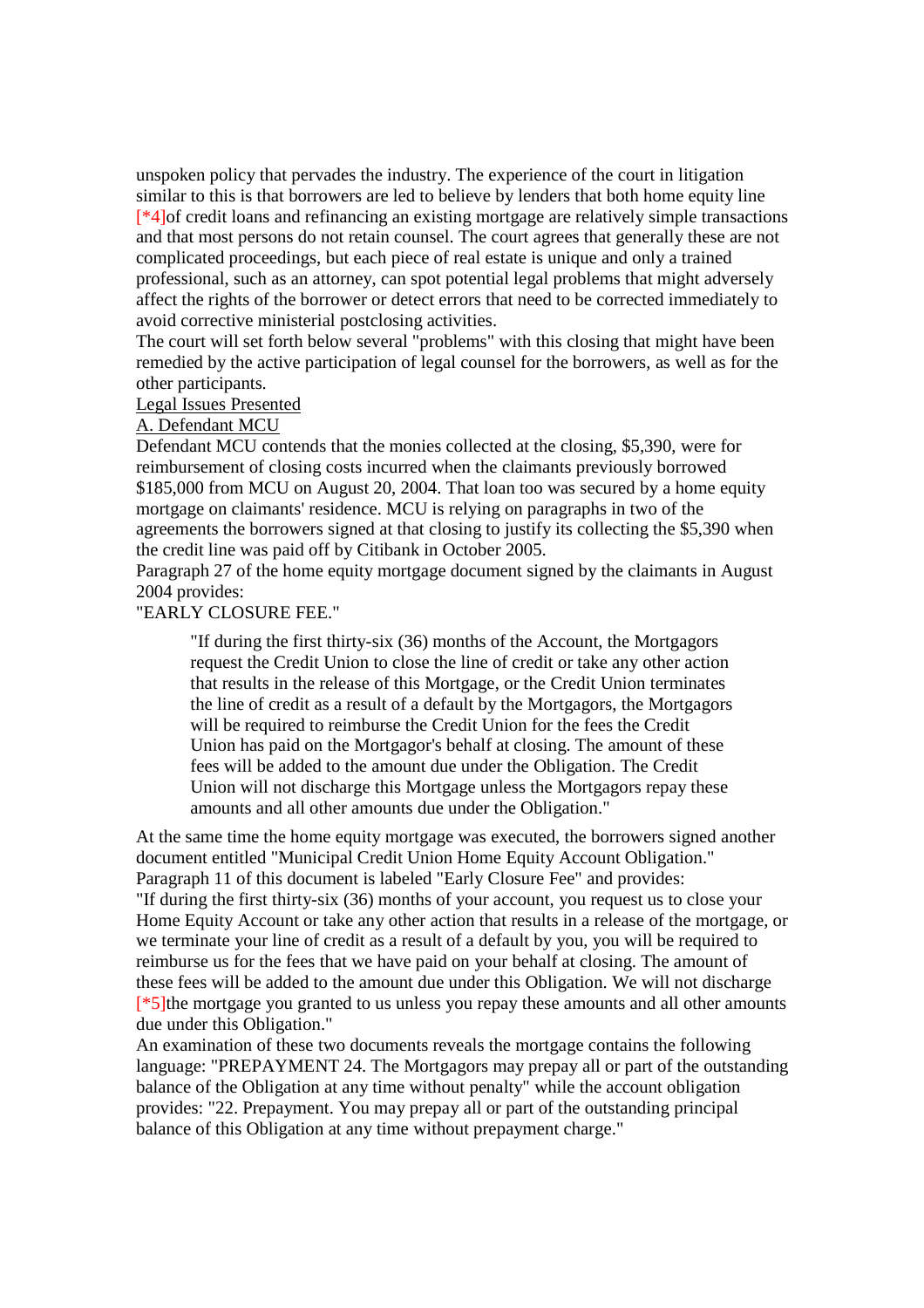MCU argues that the reimbursement of closing costs is not a prepayment penalty. MCU in 2004, and Citibank in 2005, as do many lenders, advertise that there will be "no closing costs" on home equity loan transactions. The principal cost that is being absorbed by the lender which would be the borrowers' obligation is the borrowers' share of the New York state and city mortgage tax. The 36-month period for a borrower keeping a line of credit open appears to be relatively uniform in the New York City area. MCU's witness testified that the lenders have made a business decision that on the average they recover these closing costs from the borrower by the mortgagor keeping the loan active for three years.

"What's in a name? That which we call a rose by any other name would smell as sweet."**[FN3]** [\*6]Following Shakespeare's observation, the court cannot agree with MCU that because this is labeled an "early closure fee" the charge is not a prepayment penalty. The truth is the borrower is paying money to the lender as a condition of prepaying the loan. Had the lender collected the closing costs, held the money in escrow and then refunded it to the borrower if and when the line of credit remained open for at least 36 months, it would not be a prepayment penalty. MCU charged the borrower for paying off the loan and closing the credit line early. The fact that it was to reimburse the lender for closing costs it had underwritten does not change the nature of the payment. Some people may call a camel a "horse built by a committee," but genetically it is still a camel and not an equine.

Further examining the MCU position, if this is a reimbursement of expenses that the lender on the average recovers from a borrower who utilizes the credit line for at least three years and not a penalty, then why is not the repayment charge prorated over the 36 month period? In other words, if the line is paid off after 12 months, the reimbursement would be two thirds of the closing costs, and after 24 months one third of the closing costs. If the 36-month period is in fact not related to the time the lender needs to recover the closing costs, then the 36-month period is an arbitrary interval unrelated to the recovery of the lender's costs and its recovery purely a prepayment penalty.

Taking MCU at its word that this is a reimbursement recovered if the line is open for 36 months means that since the borrowers paid the line off in October 2005, 14 months after opening the line with MCU, MCU would only be entitled to twenty-two thirty-sixths of the closing costs and not the entire amount.

It can also be argued that since there was a prior home equity line of credit in 2002 and all that the borrowers did was increase the amount of the loan, the 36 months should run from July 2002. If that is the case, then MCU was paid off more than 36 months after the initial loan when the claimants refinanced in October 2005. It should be pointed out that there is no evidence as to whether the 2002 loan was a "no closing cost" loan. Nor is there evidence that MCU sought to be reimbursed in 2004 when the credit line was increased.

MCU claims that it is owed \$5,390 for the closing costs incurred at the August 2004 closing. The "closing report" prepared by the "Closer: Settlement Corp." (apparently not an attorney) lists expenses that only total \$5,140 and not \$5,390. Typed at the bottom of the closing statement is a notation that \$250 was a "settlement fee." To whom was it payable? [\*7]For what services rendered? None of this information has been provided by MCU to justify collecting the alleged reimbursement.

Examination of the \$5,390 bill reveals several other questionable entries. New York State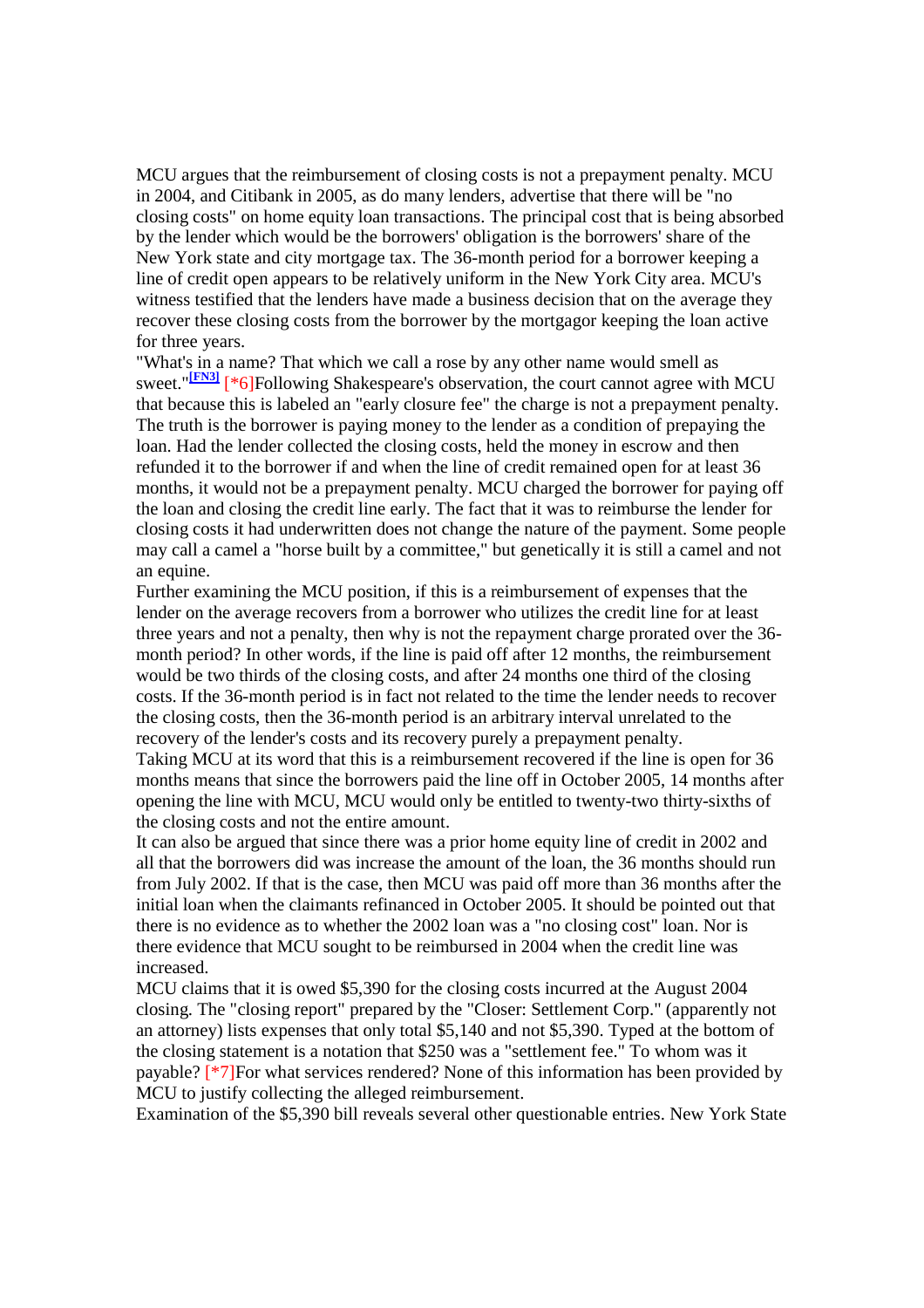Tax Law § 253 imposes a mortgage recording tax on both the borrower (mortgagor) and the lender (mortgagee). The lender's portion is 0.25% of the loan amount and "shall not be paid or payable, directly or indirectly, by the mortgagor" (Tax Law § 253 [1-a] [a]). Since the statute prevents the borrower from paying this portion of the tax, MCU cannot recover this money as part of its reimbursement. Perhaps an attorney would have questioned MCU about this amount. But a home equity line of credit is a simple transaction and you do not need the expertise of any attorney.

There are other charges on the invoice from "Settlement Corp.," MCU's settlement agent at the closing, that do not pass even the minimum amount of scrutiny. Had the claimants had an attorney present at that transaction in 2004 these costs would undoubtedly have been questioned and either reduced or eliminated. The first item is a \$582 fee for mortgage title insurance. This is a title policy to insure the lender only and is a standard charge for such transactions. However, did the claimants receive the "re-issue" rate that is available from title companies to borrowers who have previously purchased title insurance for the subject property? Since the claimants had at the time of the August 2004 closing a prior home equity loan mortgage from MCU issued in July 2002 in the amount of \$130,000, the court must question why they were charged a premium on the \$185,000 and not just on the additional monies since MCU was already insured by the title insurance company and only the potential extent of MCU's exposure was being increased. An attorney would have questioned this charge from MCU. But a home equity line of credit loan is a simple transaction and you do not need the expertise of an attorney. The existence of the prior MCU home equity line of credit also calls into question whether or not MCU offered the borrowers to consolidate, extend and modify the existing mortgage and thereby only pay a mortgage tax on the new monies issued and not the original \$130,000. Again, had the claimants had an attorney they might have at least inquired about the availability of this mortgage product. But a home equity line of credit loan is a simple transaction and you do not need the expertise of an attorney. MCU is also seeking to be reimbursed for the recording fees paid at the August 2004 closing. The closing statement lists the charges as \$182 for the mortgage and \$80 for the satisfaction. Considering the recording charge in Richmond County is \$30 for each document and \$2 a page, Settlement Corp. is representing it recorded a 76-page mortgage, a document only slightly shorter than Tolstoy's "War and Peace." The excessive nature of this charge is confirmed by the fact that the duplicate copy of that mortgage given to claimants by MCU and placed in evidence by MCU is only six pages long. It would require only \$42 to record. The satisfaction of mortgage which is generally only two pages long apparently was 25 pages long in this instance. Perhaps an attorney would have questioned these costs? The questionable nature of these recording charges is verified by the fact that in October 2005, [\*8]United only charged a total of \$67 for recording Citibank's documents. This must only be the charge for the mortgage since it is too low a charge for a mortgage and a satisfaction with an initial document charge of \$30. This leads to the question, was a satisfaction of the MCU mortgage ever issued and recorded? But a home equity line of credit loan is a simple transaction and you do not need the expertise of an attorney.

MCU is seeking to be reimbursed for "departmentals." These are fees incurred by title companies in searching municipal records for liens and violations of record that might become liens. As municipal liens, they could have priority over a mortgage. The court is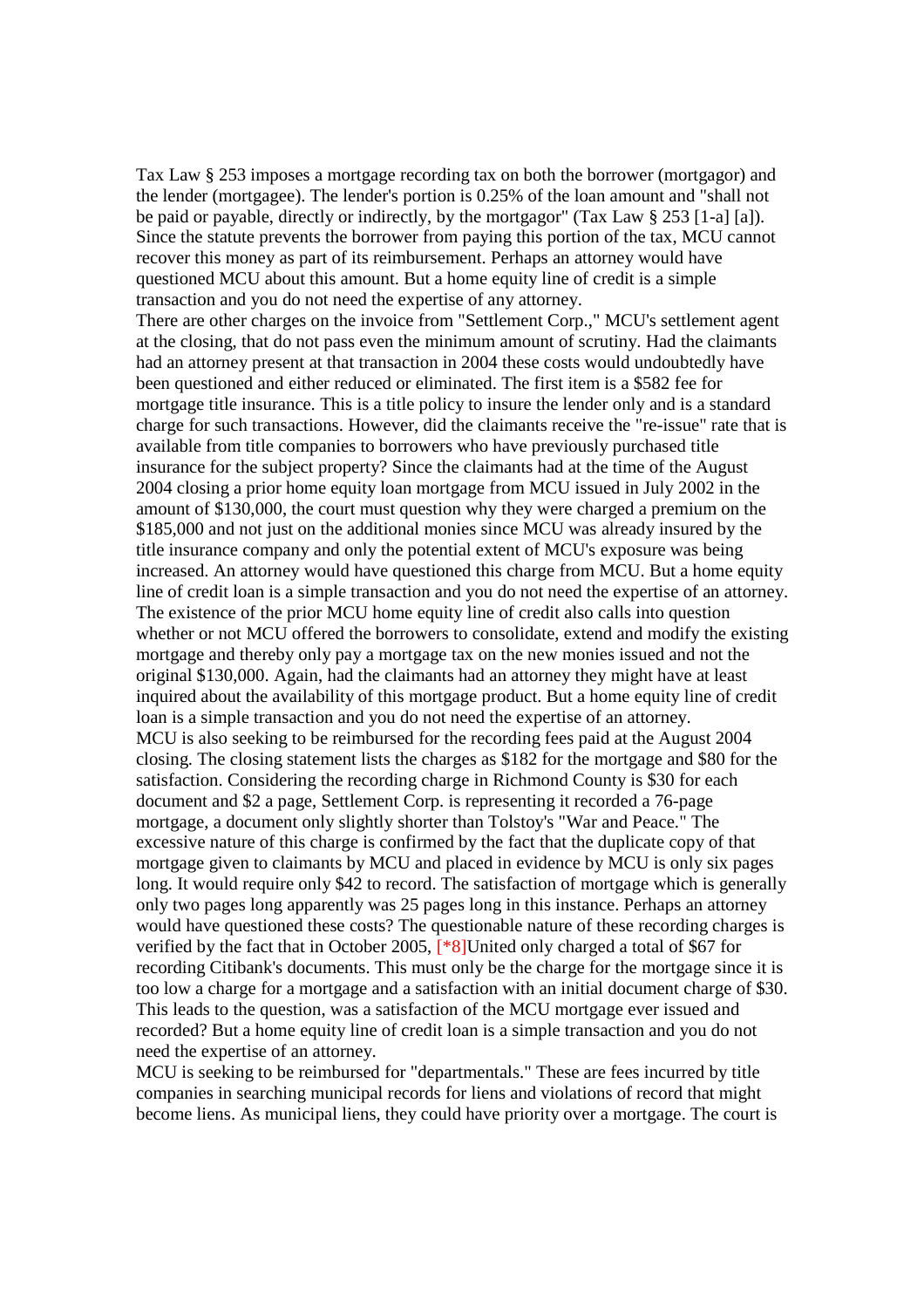not questioning the need for these searches, only the charge of \$375 assessed in this regard. This charge too appears excessive and outside the range charged in Richmond County for similar searches. The claimants were also separately charged for a bankruptcy search and a certificate of occupancy search. At the closing in 2005, Citibank and United did not even bother to conduct these searches. In light of the fact that the claimants in 2004 had an existing home equity mortgage from 2002 with MCU, the need for these searches and the related charges must also be questioned. But a home equity line of credit loan is a simple transaction and you do not need the expertise of an attorney. Claimants are entitled to a refund of \$5,390 from defendant MCU. MCU was not entitled to have the money refunded. The "early closure fee" is a prepayment penalty. The mortgage and home equity account agreement both prohibit prepayment penalties. The name given to the clause does not control. The effect it has is what is determinative. In addition, MCU drafted the documents. Any ambiguities in the documents must be presumed against the drafter, MCU.

The award in claimants' favor will be entered as two separate judgments, one for \$462.50, the lender's amount of the mortgage tax which the lender is prohibited by statute from collecting, and the second for \$4,927.50, the balance of the money collected which was a prepayment penalty prohibited by the loan documents. These are independent judgments below the \$5,000 jurisdictional limit of the Small Claims Court.

# B. Defendant Citibank

A review of the evidence and the testimony leads to the conclusion that Citibank is not liable for the return of the \$5,390 to the claimants. Citibank complied with applicable federal law and provided the claimants with the notice of right to cancel, giving the claimants the opportunity to review the transaction and cancel it if they chose to do so. The closing documents from Citibank notified the claimants that all payoff amounts would include the charges requested for payoff by the current lender and would include principal, per diem interest and prepayment penalties. The payoff authorization signed by the claimants notified them "lien payoffs would be verified at the time the loan is funded so the actual payoff amount may be higher or lower than the amount shown below." The fact that the claimants or someone else present at the closing changed the amount due MCU does not alter the fact that Citibank was obligated to pay the amount claimed due by MCU. If the claimants disputed that amount, they had the obligation to [\*9]resolve the dispute with MCU prior to the checks being issued, something they admittedly did not do. Citibank had no obligation to negotiate that amount on behalf of the claimants. On the other hand, if the claimants were represented by counsel, it is unlikely that the parties would have left the closing table without having the issue resolved. In normal circumstances, counsel would have either contacted MCU at the closing or had the title closer make inquiry since the title closer would be responsible for taking and transmitting the checks to be issued for the loan payoff. Unfortunately, Citibank and United contend that there was no title closer present. The representative from United was there merely to take and notarize signatures and collect documents. There was no "title closer" present. It is uncontroverted that the United representative was not selected or provided by the claimants.

In spite of the fact that Citibank is not liable to the claimants for the return of the \$5,390, there are several problems with the Citibank documents. The equity source account agreement and disclosure at paragraph 19, "Governing Law," indicates the agreement will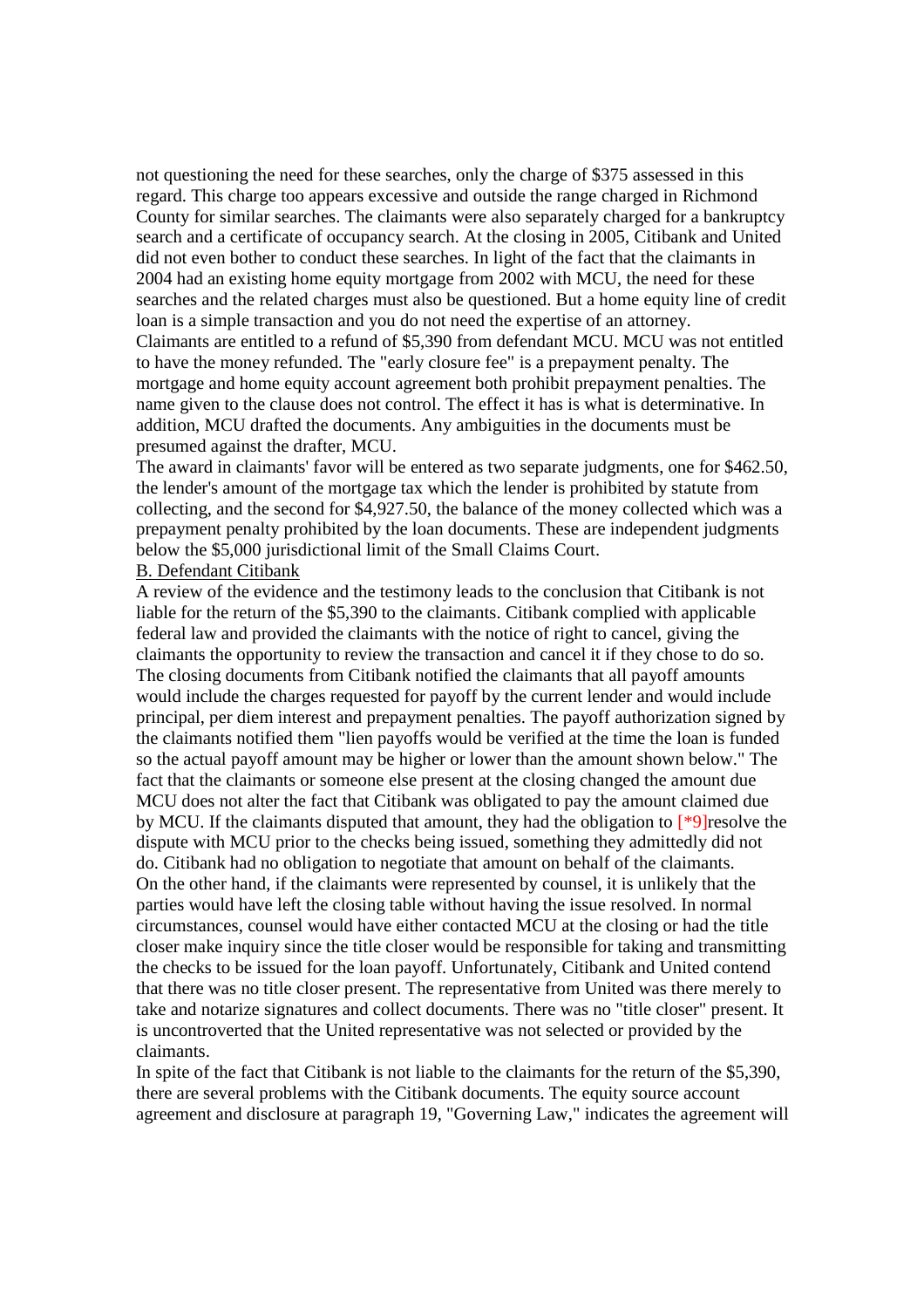be governed by New York State law while the equity source account master form mortgage at paragraph 23, "Choice of Law," states "This Mortgage will be governed by . . . the laws of the State of California, regardless of the state in which You or Borrower resides." Is this a mistake or is Citibank deliberately and for its own benefit seeking to have the mortgage governed by the laws of a state other than New York? The answer is obvious. The mortgage is the document that creates a lien on the borrowers' real property located in New York, yet the borrowers are consenting to apply California law. Would they not be at a significant disadvantage should Citibank seek to enforce its rights under the mortgage? It is safe to conclude that there could be some legal significance to the borrowers that their loan is subject to California law and not New York law. Perhaps this is something an attorney might call to the borrowers' attention? But a home equity line of credit loan is a simple transaction and you do not need the expertise of an attorney. The form labeled "Equity Source Account Individual Transaction Mortgage" informs the borrowers that " '[m]ortgage' means all the terms, covenants and conditions in these pages as well as those terms and conditions contained in the equity source account master form mortgage recorded in the Office of the County Clerk of Richmond on 03/31/1997 . . . a copy of which has been furnished to Borrower." Attached thereto and emblazoned with the notation "Borrower's Copy" is the equity source account master form mortgage allegedly recorded on March 31, 1997. There is only one problem: the form bears the notation on all of its five pages "Revised 09/17/2003." This is a major cause for concern. The mortgage attached to the claimants' papers was drafted 6½ years after it was recorded. Either the borrowers did not receive a copy of the mortgage that was recorded and to which they are subject or the individual transaction mortgage is referring to the wrong document. But a home equity line of credit loan is a simple transaction and you do not need the expertise of an attorney.

The Citibank documents also suffer from the same infirmities as those of MCU in that the forms state that there is no prepayment penalty but provide for an early closure release fee (Equity Source Account Agreement and Disclosure, at 1, ¶ 5 [e]; Note, at 1, ¶ [\*10]7) in the event the credit line is closed within the first 36 months. There does not appear to be an equivalent paragraph in the mortgage documents in regard to either there being no prepayment penalty or an early closure fee. Although Citibank does not seek to be reimbursed for the lender's portion of the mortgage tax, the settlement or closing fee, the document preparation fee and overnight/postage fees, all the other charges are to be reimbursed. The borrowers are required to repay their share of the mortgage tax, recording charges, appraisal, credit report and flood certification fees. As stated above, no matter what the lender seeks to label this, it is a prepayment penalty. Since the document was drafted by Citibank, any ambiguous term must be presumed against Citibank. Citibank cannot seek to recover these charges should the borrowers cancel the line of credit in less than three years. But a home equity line of credit loan is a simple transaction and you do not need an attorney.

Although Citibank apparently had less closing costs than MCU, it could have saved the borrowers a substantial amount of money by taking the MCU mortgage by assignment and then consolidating, extending and modifying that agreement so that the mortgage tax would only be paid on the \$15,000 of new money. There is no indication in the record if this option was available to the borrowers. The terms of the MCU mortgage documents did not prohibit an assignment. But a home equity line of credit loan is a simple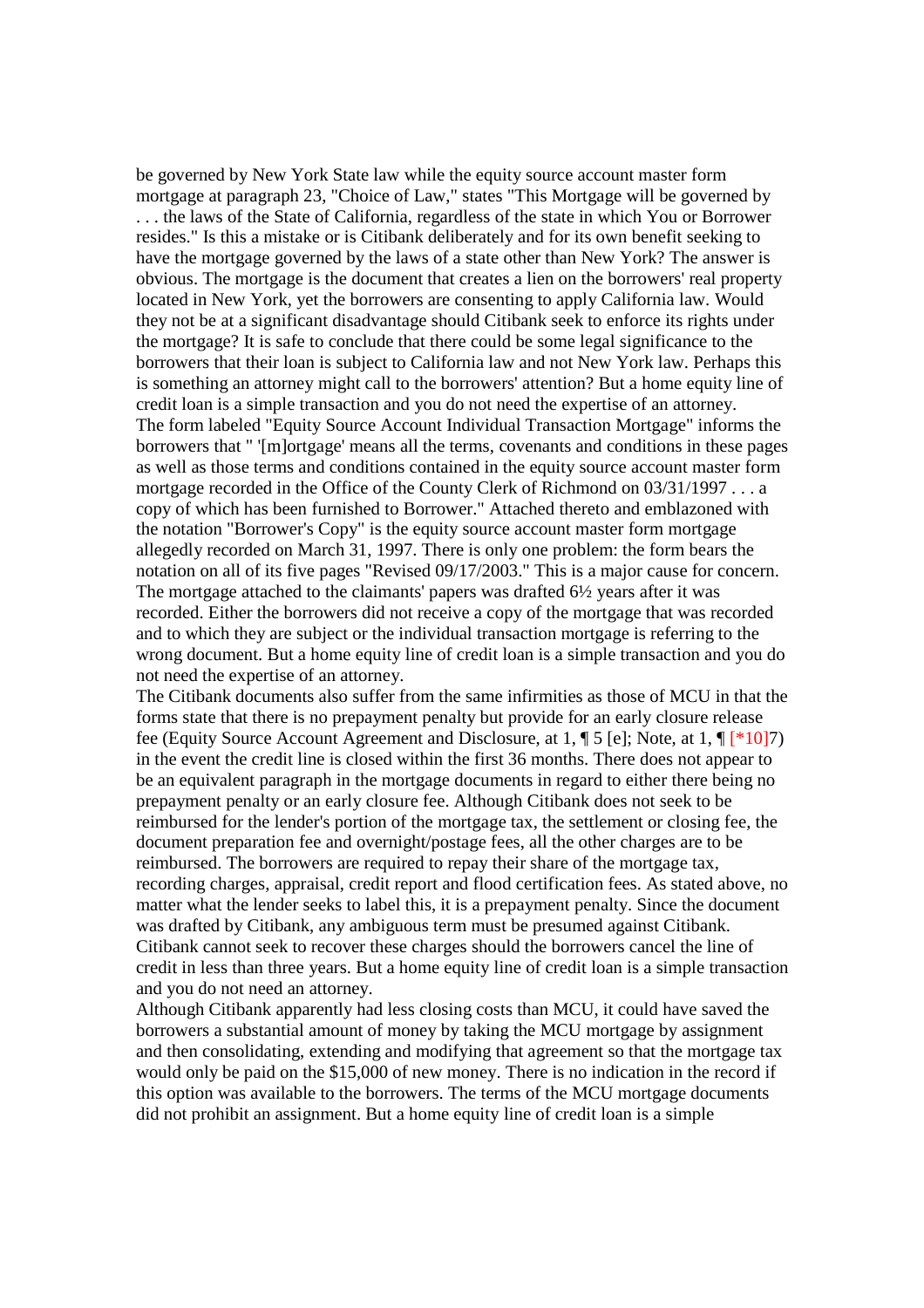transaction and you do not need an attorney.

The court cannot conclude that Citibank is responsible for the refund of the closing costs paid from the borrowers' funds to MCU at closing. Citibank paid the amount demanded by MCU. To not pay that amount would jeopardize the priority of its loan, since if the MCU mortgage was not fully paid, MCU could refrain from issuing a satisfaction of mortgage.

## C. Defendant United

Defendant United Land Services attended the closing on behalf of Citibank. Its witness stated that her function at the closing was to get proper identification from the borrowers, witness signatures on the documents prepared and provided by Citibank, and transmit the documents back to Citibank, along with any instructions on how to disburse the mortgage/equity source account funds.

The payoff check to MCU was issued on October 24, 2005 in the amount of \$183,746.83 from an account bearing the name "United Land Services Corp. Settlement Account." What kind of funds were these? The money is not a bank check. It is not a certified check. It is not an attorney's trust account check. It is not from an escrow or special account. It is not even issued on an account at Citibank. There is no evidence that the money in that account is traceable to the Citibank loan. There does not appear to be any disclosure from either United or Citibank of the fact that the check was to be issued from United's settlement account. Nor is there any disclosure of the relationship between United and Citibank. The borrowers would reasonably believe that they are to be receiving funds from Citibank, an internationally recognized financial institution, yet the record appears to be otherwise. What would the claimants' obligation to MCU be if the United check was dishonored? Would there be any recourse against Citibank? [\*11]But a home equity line of credit loan is a simple transaction and you do not need the expertise of an attorney.

An issue exists as to whether or not United, at the closing, or Citibank, when it processed the documents postclosing, upon learning that the borrowers were questioning the amount of the payoff to MCU, had an obligation to confirm the payoff figure with MCU. At one time at closings when an existing mortgage loan was being paid off a representative of the title company would call the current mortgagee to confirm the payoff figures. If that had been done here, perhaps MCU would have waived all or some of the "early closure fee." But since there was no attorney at the closing representing the interests of any of the participants, there was no one to conduct an inquiry. Even if the claimants elected not to be represented by counsel, an attorney at the closing for either of the defendants might have had an ethical obligation to conduct an inquiry on behalf of the claimants since it would be in the interest of all the parties not to have any open issues that could lead to postclosing problems. But a home equity line of credit loan is a simple transaction and you do not need the expertise of an attorney.

Citibank provided the claimants with a document entitled "Closing Instructions." It states that: "All Lien (L) payoff checks secured by this property will be sent via overnight mail by the Title Company directly to the creditor." The account payoff authorization form lists MCU as a payee with an (L). Neither document states that the check will be drawn on an account maintained by United. In fact, examination of the closing instruction form would lead to the conclusion that payment would be in one of the forms listed on that document; that is, direct deposit into a Citibank account, an official Citibank check or a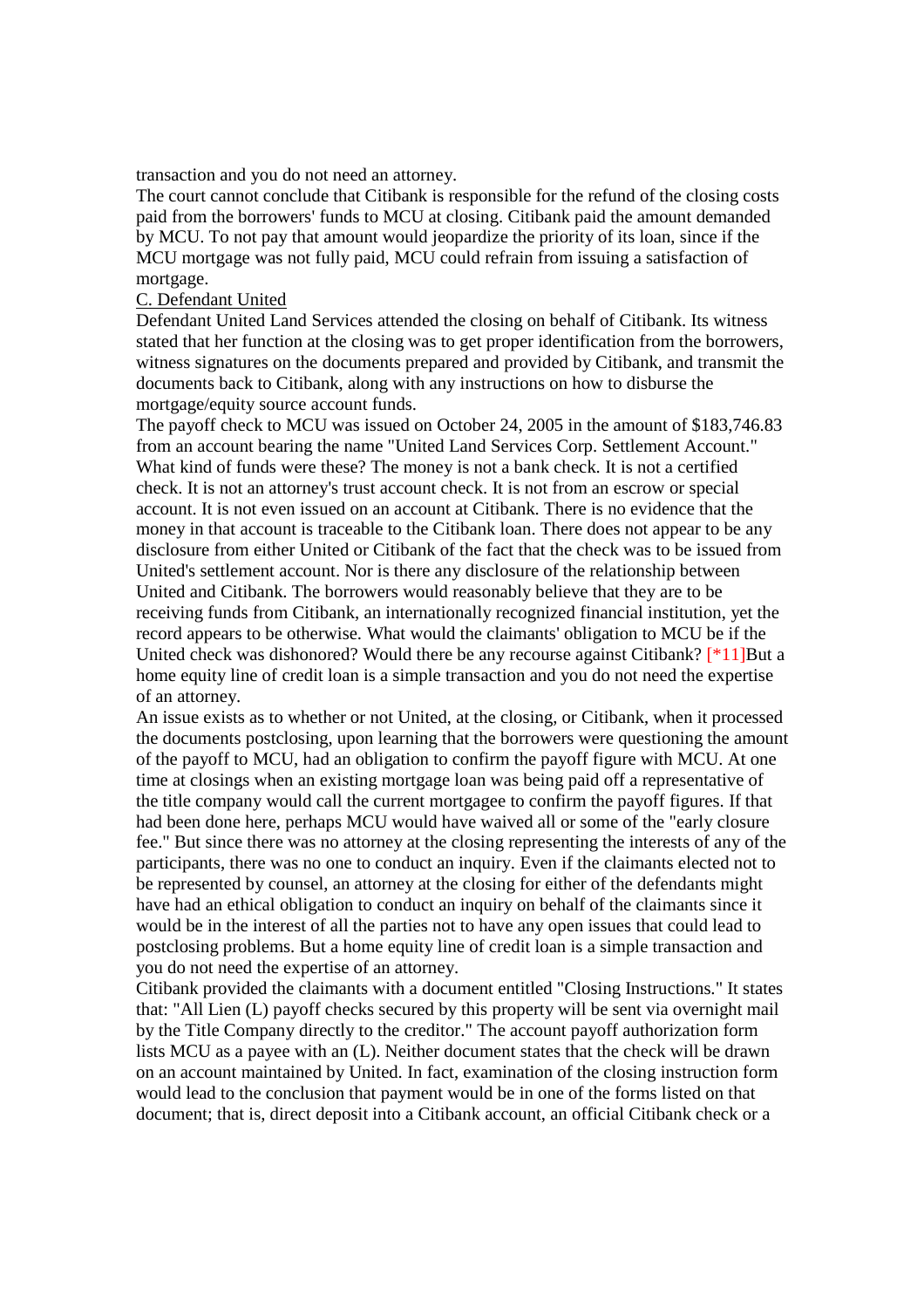wire transfer to be carried out by United. The disclosure given claimants does not state that the wire is to be from a United account.

It is also confusing that the documents indicate payoff checks will be mailed by the "Title Company." The term "title company" usually refers to a business entity that issues title insurance (Insurance Law § 6401) although there is no prohibition on an entity using that term for its name when it engages in title abstract and similar real property related services. United Land Services Corp. is not a "title company" as understood in common parlance since it does not issue title insurance. There is also no evidence that it qualifies as a "title company" under federal law either. "[T]he term 'title company' means any institution which is qualified to issue title insurance, directly or through its agents, and also refers to any duly authorized agent of a title company" (12 USC § 2602 [4]). There is no evidence that United fits this definition either since there is no disclosure of what exactly is its function other than to collect documents and take signatures at the closing. According to the closing papers, there was no title insurance issued at this closing. One of the documents signed at the closing is designated "BORROWER'S LIMITED TITLE AGREEMENT." This form states: "In consideration of the Lien Protection Insurance Carrier ('Carrier') issuing lien protection insurance insuring your mortgage for the purpose of enabling the financing, Carrier's reliance upon these agreements, I/We agree as follows: . . . ." No carrier is disclosed in either this or any other document signed by the claimants at closing. Claimants were not charged a mortgage insurance premium for insuring the priority of Citibank's loan. Who the "Carrier" is and who is being insured are not set forth in this document. What is the legal effect [\*12]of this form must be questioned. But a home equity line of credit loan is a simple transaction and you do not need the expertise of an attorney.

Although United may not be responsible to refund the \$5,390 to the claimants, it cannot be concluded that United acted properly at the closing. In fact, United did not comply with MCU's payoff instructions. The MCU payoff letter required that MCU be called to confirm the payoff figures. There was testimony that this was not done by the United representative. The MCU letter required separate checks to be issued for the loan payoff and for the reimbursement of closing costs. This too was not done. The failure of United to issue separate checks placed the claimants in jeopardy. Since claimants disputed the early closing figure, by placing the monies in one check, the claimants were being required to not only pay off the mortgage, which they agreed to do so, but also to pay a sum they disputed. Claimants were prejudiced by this procedure since they were prevented from receiving a release of the mortgage from MCU by paying only the principal and interest due while at the same time disputing the need to pay the early closure fee. But a home equity line of credit loan is a simple transaction and you do not need the expertise of an attorney.

Review of United's role at the closing leads to the conclusion that United has no liability in regard to the payoff of the MCU mortgage even though United did not follow the MCU instructions. United was merely the conduit for ensuring that the funds were received by MCU after the closing.

#### D. General Business Law § 349

General Business Law § 349 provides: "(a) Deceptive acts or practices in the conduct of any business, trade or commerce or in the furnishing of any service in this state are hereby declared unlawful." Since this is a small claims action, the claimants' complaint is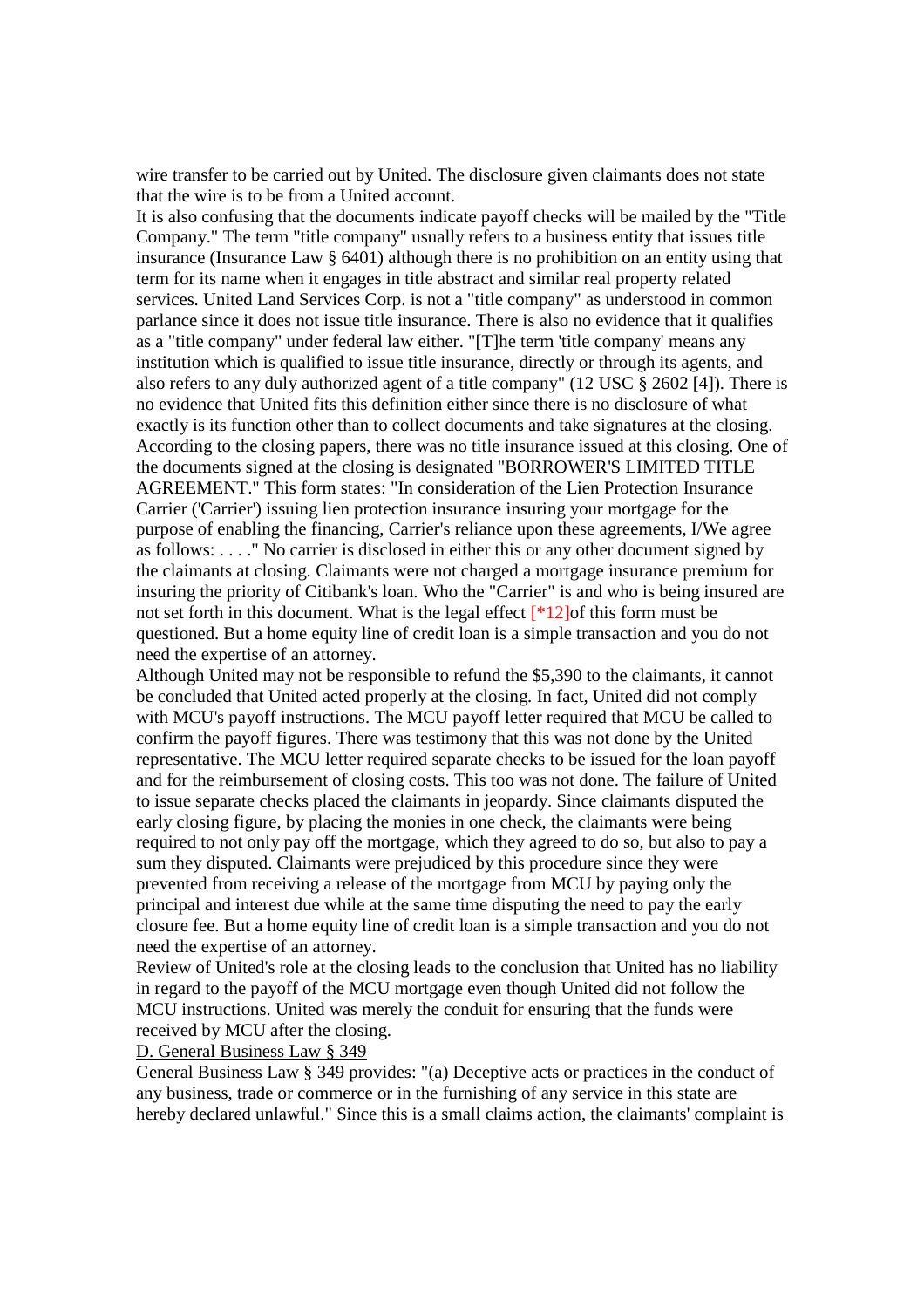merely a general statement of why relief is being sought and not a formalistic assertion of legal principles. This requires the court to analyze the facts of each case as presented rather than as pleaded so as to grant the "substantial justice" mandated by the statute (CCA 1804). To have a "deceptive practice" there must be a consumer-oriented transaction, the alleged act must be misleading in a material way and the consumer must suffer an injury (*Stutman v Chemical Bank*, 95 NY2d 24 [2000]).

There is no question that the practices of these defendants, which are apparently reflective of the standard operating procedures of entities engaged in the home equity line of credit loan business, amount to deceptive practices under the General Business Law and caused injury to the claimants.

### 1. Failure to Advise Borrowers of a Right to Counsel

There is no evidence that either MCU in 2004 or Citibank in 2005 informed the claimants as borrowers that they had a right to counsel and that the documents they were signing had serious legal implications—such as losing their home through a foreclosure action as well as having a  $[*13]$ monetary judgment entered against them. There is no evidence that either lender delivered to claimants the disclosure required by federal law (15 USC § 1637a [a] [5]). With all of the documents being signed prior to and at closing, it would seem that at a minimum a disclosure in this regard should have been made and that the claimants should have had to affirmatively waive the right to have counsel of their own present. Too often this court has heard in similar cases that unrepresented litigants believed counsel for the lender or the title company was present to protect their interests as borrowers. Although a prevalent conception, it is a misconception. At times during a closing, the interests of the borrowers, the lender and the title company may overlap, but these participants all have different concerns and different obligations. More importantly, when a dispute or a problem arises, who, if anyone, is representing each party's interest? That is why traditionally in New York each party has its own counsel. Citibank has apparently solved the problem by not having any lawyers present at the closing. Under this situation, no one has counsel, so the parties are all at an equal disadvantage if they leave the closing with unresolved issues. But is this an accurate conclusion? Surely Citibank and United both have attorneys readily available to protect their interests should an issue arise. The fact that the borrower can obtain counsel during the three-day rescission period does not remedy the blatant defect caused by the borrowers' failure to have independent counsel at closing and not being advised that they should have obtained counsel prior to closing. It should be pointed out that the right-to-cancel form does not advise the parties to take the closing documents and have them reviewed by counsel. The fact that the lenders do not advise borrowers to obtain legal counsel is a deceptive practice.

Perhaps it is time for the New York State Legislature to require that a disclosure be executed at all closings when real property is being used to secure a loan which would inform the borrowers that they have a right to counsel.

2. No Prepayment Penalty Clause and Charging an Early Closing Fee

As pointed out above, both MCU and Citibank prepared documents that informed the borrowers that there was no "prepayment penalty" if the mortgage was paid in full before its due date. Yet both MCU and Citibank had clauses in their documents that required the borrowers to pay an early closure fee if the credit line loan was paid in full and cancelled within 36 months of the making of the loan. These paragraphs are ambiguous and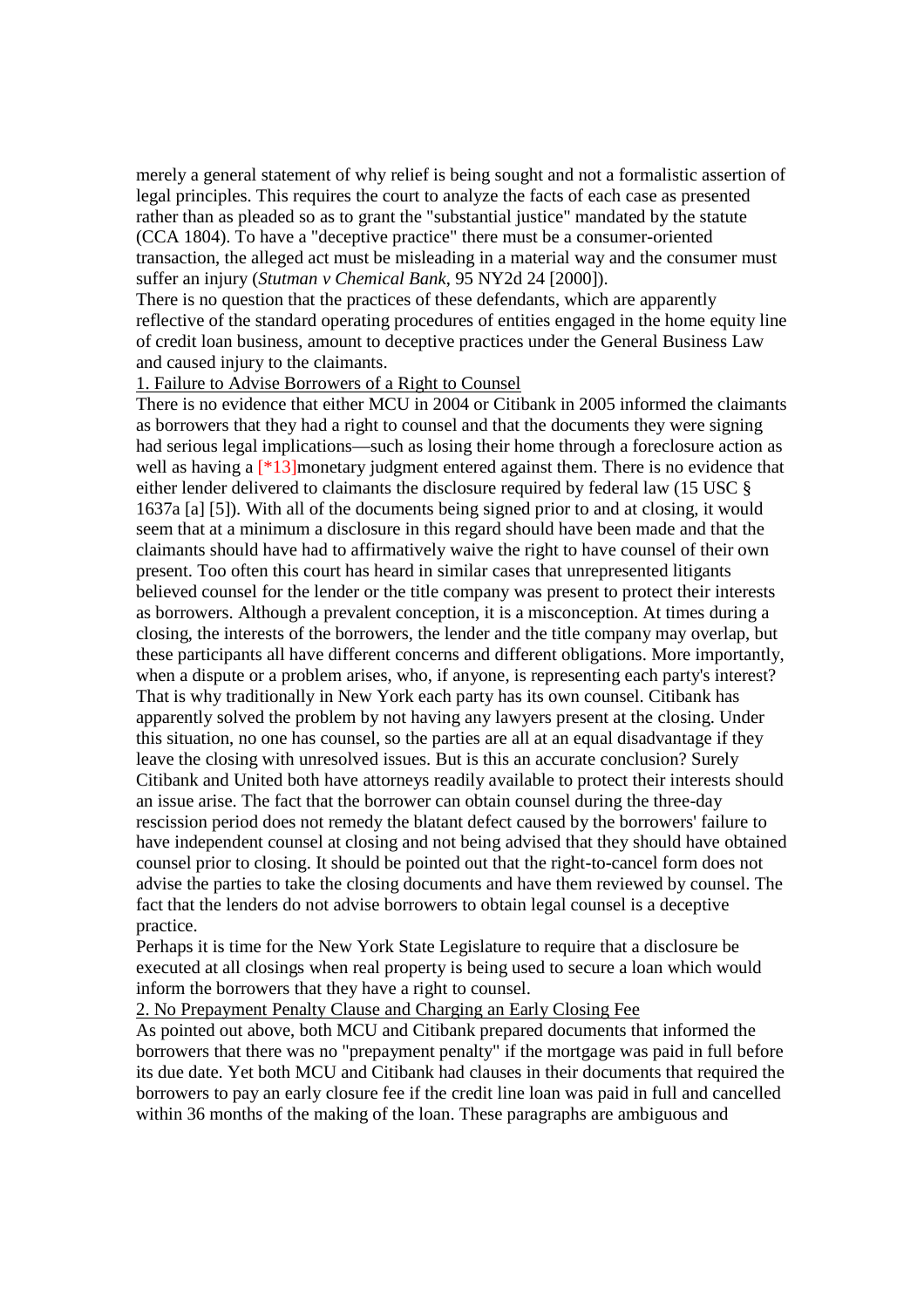contradictory. The documents are confusing at best and constitute a deceptive practice under the statute.

### 3. Failure to Disclose Relationships

Both MCU and Citibank had a third party attend their respective closing and serve as either a settlement agent or signature taker. Both lenders indicated in their individual statements disclosing closing costs that a settlement fee was being charged. MCU sought to have this fee reimbursed as part of its early closure fee while Citibank did not. Since the borrowers did not select the settlement agent and apparently were not even given that option, both lenders had an obligation to disclose their relationship with Settlement Corp. (MCU) and United Land Services (Citibank). The failure to disclose this relationship amounts to a deceptive practice. [\*14]

United engaged in a deceptive practice in this regard as well; however, its deceptive practice is one of omission. There is no indication that United disclosed to the borrowers the function of its representative at the closing. No one explained to the borrowers that their changing the payoff figure was meaningless since Citibank would issue a check in the amount MCU claimed was due and not the figure the claimants were asserting was proper. United's representative testified she did not change the payoff figure, did not authorize it, did not call MCU to confirm it and did not even realize the figure had been changed. If she was in fact there to take the signatures and make certain the papers were properly signed, how did she not see the change in the payoff figure even if she did not do it herself? Was that not her function at the closing? The silence of United's representative when this took place and her failure to clarify her role at the closing amounted to a deceptive practice.

## 4. Document Discrepancies

As noted above, Citibank has several material errors in its closing papers. The most serious is that the equity source agreement and the mortgage are to be interpreted under the laws of different states, New York and California, respectively. The other significant error is that the individual transaction mortgage refers to a 1997 master mortgage and the master mortgage produced is from 2003 so it cannot be the document referred to in the individual transaction mortgage. It should also be pointed out that both MCU and Citibank claim to have given the borrowers duplicate copies of the closing documents, including the mortgage. Neither lender's mortgage contains a description of the property. How did the mortgage get recorded? These documentary errors amount to a deceptive practice.

## Conclusion

Claimants are entitled to the following judgments:

1. Against MCU in the amount of \$462.50 for the lender's portion of the mortgage tax in August 2004. MCU is precluded from collecting this charge as a reimbursement for early closure of the credit line by statute. This judgment is with interest from October 24, 2005, the date the payoff check was issued.

2. Against MCU in the amount of \$4,927.50 as a refund of the closing costs MCU wrongfully collected for early closure of the credit line account. The credit line agreement and mortgage both prohibited any prepayment penalty being assessed. Labeling the payment a reimbursement did not transform the essential nature of these funds from a penalty. It is a penalty and cannot be collected. This judgment is with interest from October 24, 2005 the date the payoff check was issued, costs and